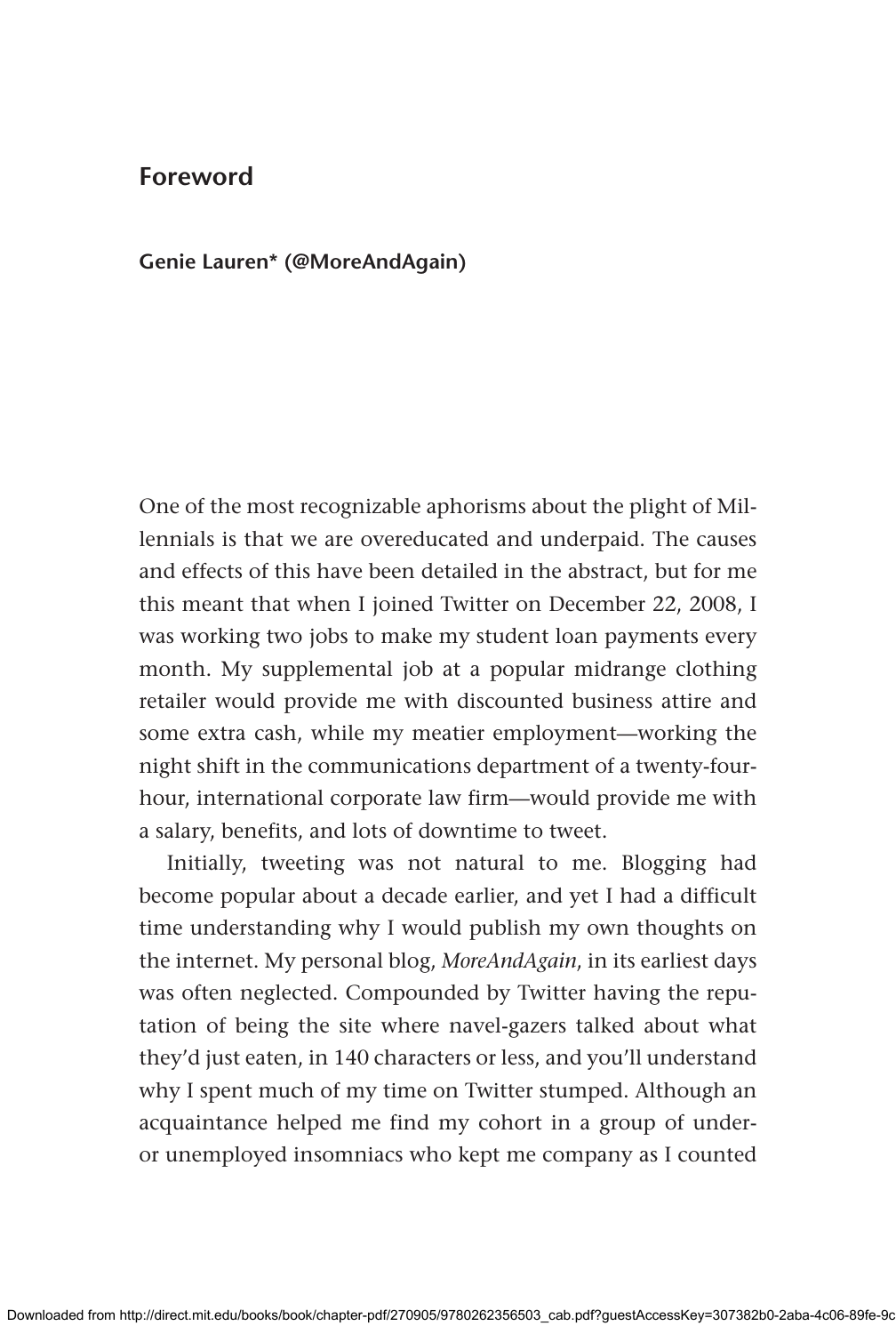**x Foreword**

down the hours until I could clock out, even that small community seemed to lack a raison d'être. It was basically *Seinfeld*, the show about nothing, but with much looser relationships. Twitter didn't become compelling for me until the protest following the 2009 presidential election in Iran and the resulting hashtag #IranElection.

I have always been the type of person who is sensitive to the plight of other people. As a child, I wanted to aid those who were less fortunate. In high school, friends and I walked out of school to protest the acquittal of the police officers who were responsible for killing Amadou Diallo. And, as I continued my education, it became important for me to learn about the ways people were treated unfairly around the world. When the #IranElection hashtag dominated Twitter's global trending topics, it was the first time I had a front-row seat to a revolution. Suddenly, this platform, which previously had seemed rather pointless, allowed me to communicate directly with people on the ground in Iran, and I wanted to learn everything. I spent less time tweeting with fellow New Yorkers in my Twitter community and more time reading the minute-by-minute updates of protesters several time zones away. I had seriously lucked out, having a job that required me to be awake during times of peak #IranElection activity. Retweets, not nearly as sophisticated then as they are now, led me to news accounts that were updating their feeds much faster than twenty-four-hour news networks were airing their coverage on television. My Twitter feed, made up of roughly 150 people, finally had a reason for being: to spread the word and unpack what it meant with the help of witnesses and experts. "What are you doing?" would soon become "What's happening?"

One of the first mainstream news outlets that seemed to share this mission and fully embrace Twitter was CNN. Retweeting the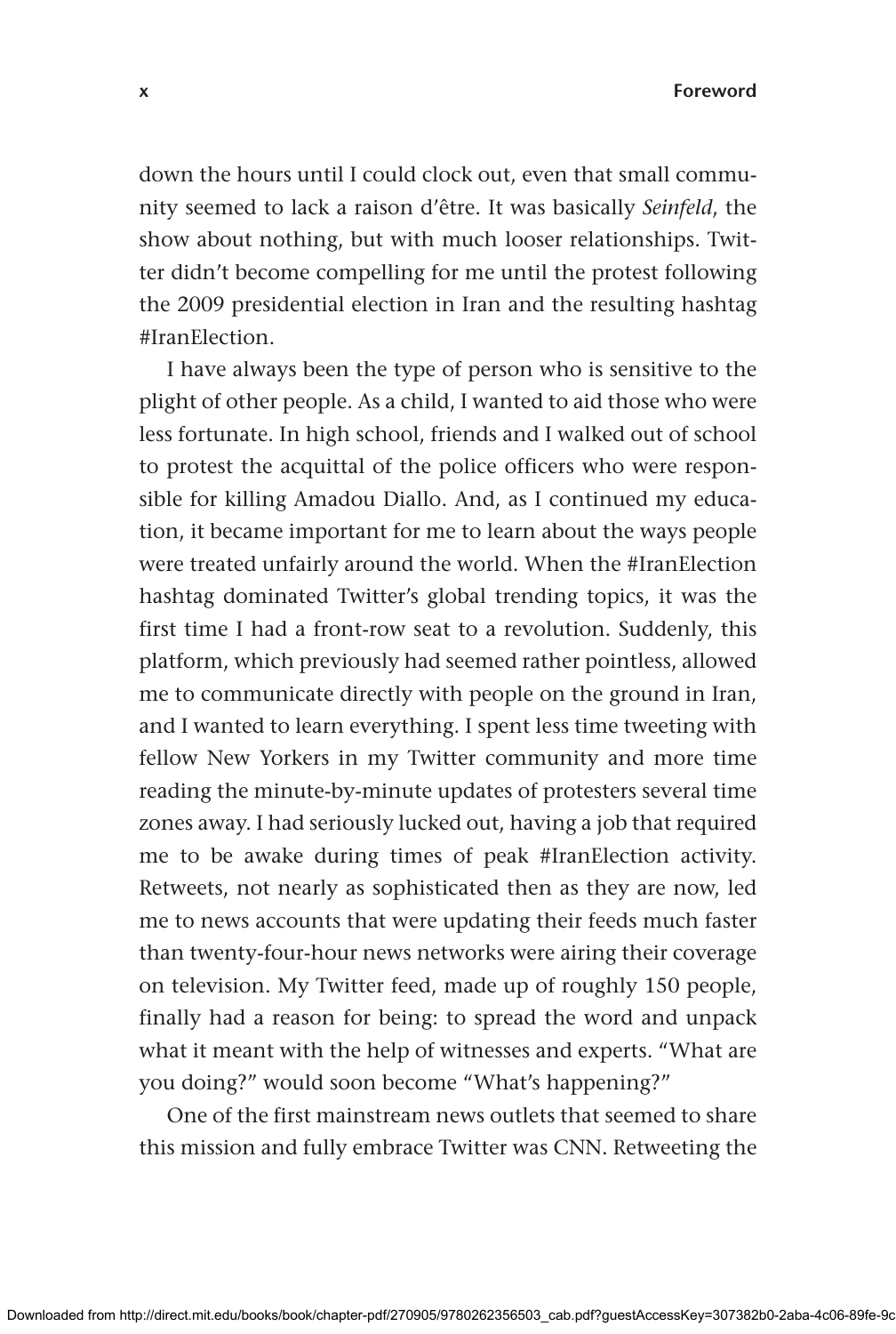#### **Foreword xi**

accounts of journalists on the ground using the #IranElection hashtag seemed to lend legitimacy to the user-generated idiosyncrasies that made sharing and finding information easier. Being stuck in an office for hours meant I wasn't able to turn on a television—and streaming television broadcasts online wouldn't be possible for years to come—but I could log on to Twitter and refresh my Twitter feed to make sure I had the latest news. I didn't realize it at the time, but the way tweeters engaged in this movement would become the framework for signal-boosting information on Twitter. In the years that followed, creating a hashtag would become the artery for organizing resistance.

In the years after #IranElection, my own Twitter community grew at a steady pace. The more I engaged in Twitter conversations, the more people I was able to converse with. When the #FailWhale wasn't spoiling our fun, we used hashtags to share tunes (#MusicMonday), share grievances (#HereBeforeOprah), and even share favorite tweeters (#FollowFriday). In just three years after its inception the platform had allowed users to create a taxonomy, with no major overhaul of the underlying program; this feature would later be adopted by other social media networks such as Facebook. Regular tweeters became so accustomed to organizing tweets by hashtags that when someone decided to hashtag a name, it immediately made sense. On my Twitter feed, the first occurrence of a hashtagged name was #TroyDavis.

#TroyDavis first appeared in my Twitter feed on September 11, 2011—ten days before Troy Davis himself was scheduled to be executed by the State of Georgia. Davis had been tried for and convicted of the murder of police officer Mark MacPhail, but recanted testimony and new evidence pushed activists to argue there was too much doubt to warrant his execution, thus leading to the affiliated hashtag #TooMuchDoubt. Through the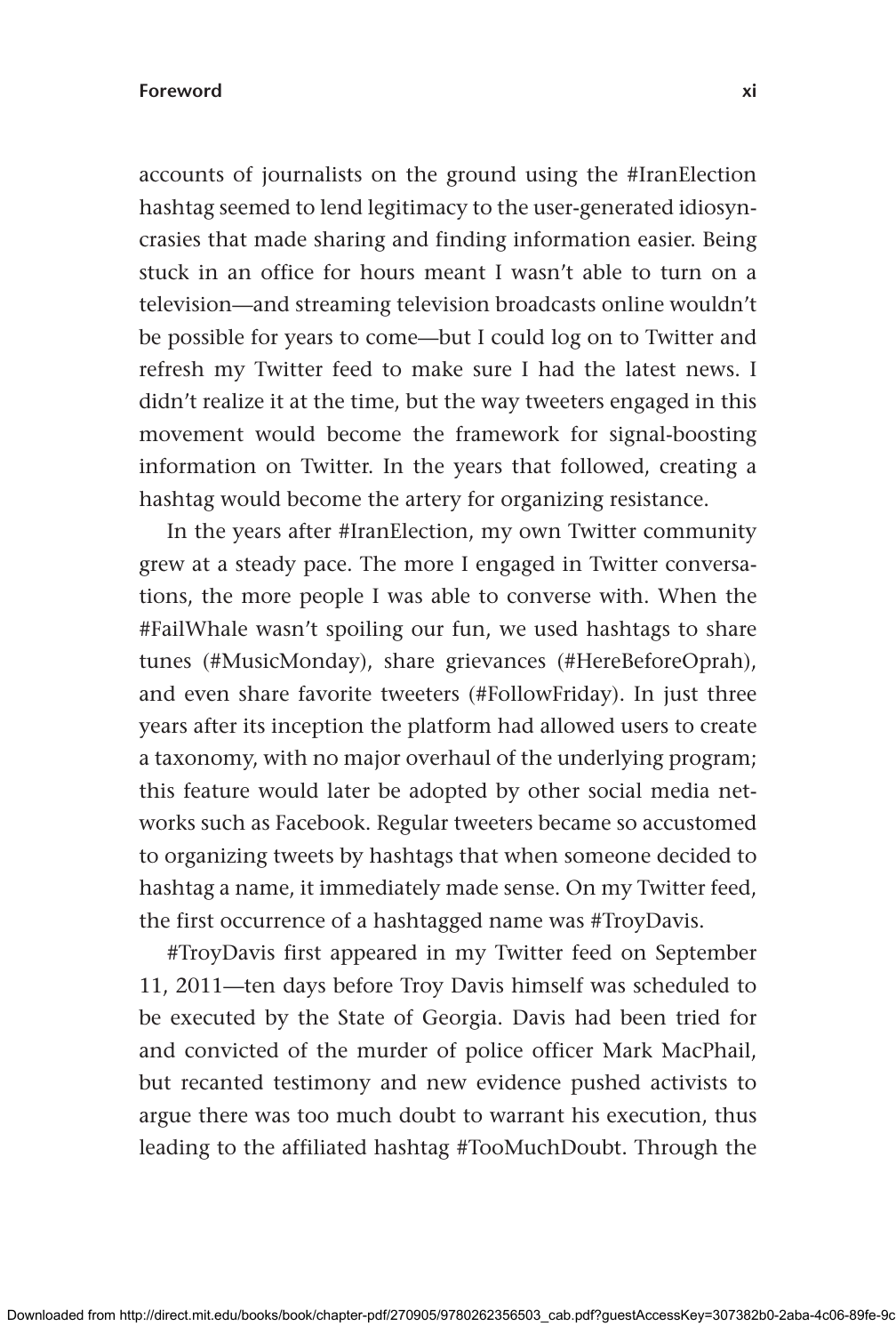**xii Foreword**

hashtags, a [Change.org](http://Change.org) petition was shared encouraging tweeters to sign and demand Davis's clemency. The petition, which garnered 258,505 signatures, was addressed to the State of Georgia's Board of Pardons and Paroles and Chatham County district attorney Larry Chisolm.

It is impossible to overstate how penetrative #TroyDavis was on Twitter, from September 11 through September 21, the day Davis was unjustly executed. I cannot recall a single tweeter I followed who not only tweeted about #TroyDavis but also called on DA Chisolm and the Supreme Court of the United States as the justices deliberated over whether or not to stay his execution. There was even a vigil on Twitter: ten minutes without a single tweet at 7:00 p.m. on September 21, in the hopes it would sway the SCOTUS decision. Though our mission seemed to be failing at every turn, my entire Twitter feed remained engaged, making calls, encouraging action, saying virtual prayers. Briefly, it looked as though the SCOTUS decision would go our way, after Jeffrey Toobin reported that the deliberation was "unusually long." Unfortunately, our efforts to save one man's life were unsuccessful. When the DA failed to act, followed by the SCO-TUS failing to act, the result was the state's murder of Troy Davis at 11:08 p.m. In that moment, I could feel the devastation ripple across Twitter. We contemplated what it meant that all these people could act in unison and still not save one life, and what it meant to be at the mercy of the criminal justice system.

Though the campaign to stop the execution of Troy Davis was unsuccessful in saving his life, it did succeed in giving this subgroup, which would soon become known as Black Twitter, a collective sense of obligation. After Davis's execution there was no shortage of tweets imploring people not to skip jury duty and to pay close attention to local elections—both sentiments I had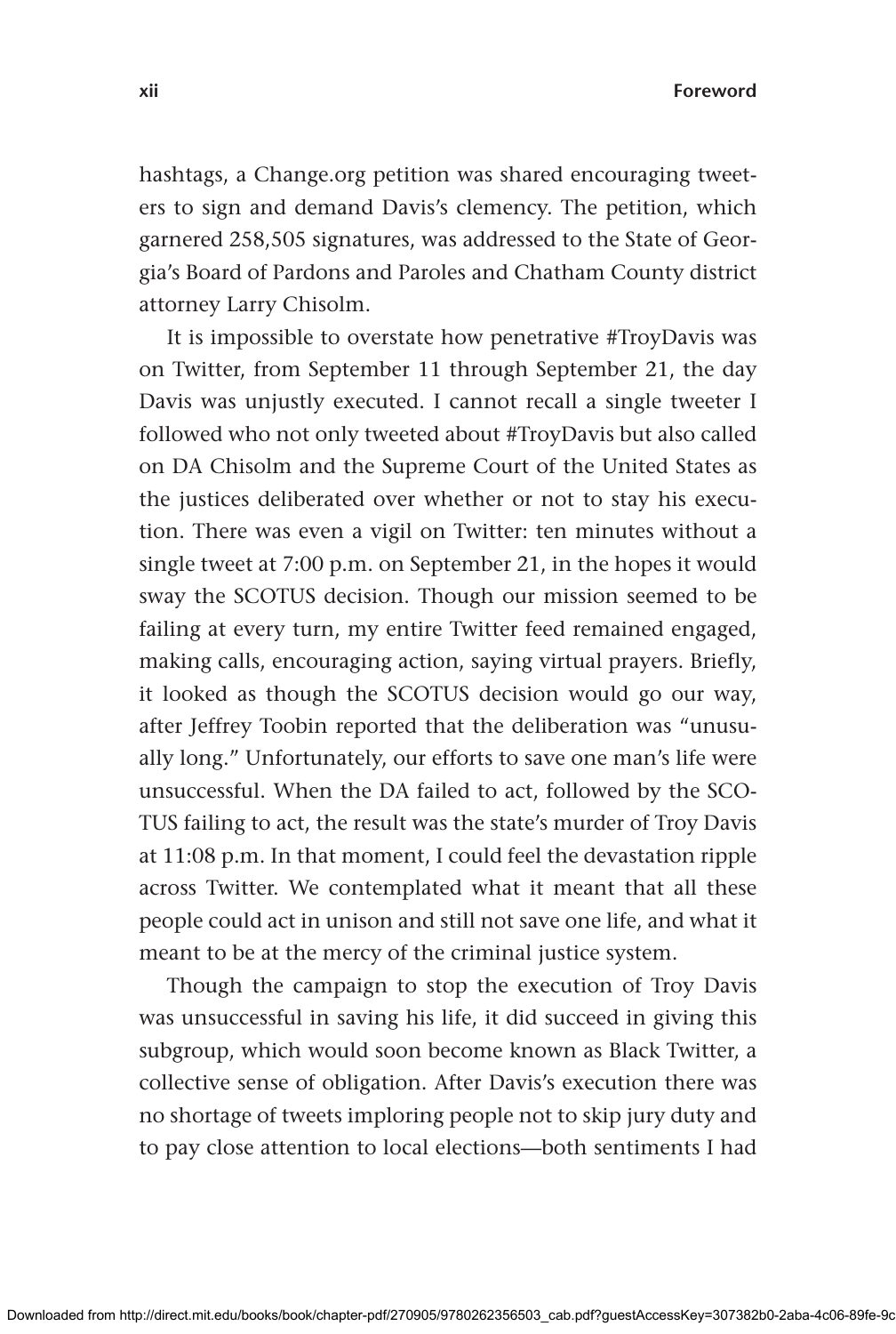#### **Foreword xiii**

heard expressed before, but now there was more weight behind them. A heightened awareness of how our legal system worked informed our conversations, with the accompanying reminder that these instances of injustice weren't increasing, technology just allowed us to learn about them as they happened.

With each instance of social media activism, Twitter, specifically Black Twitter, grew faster at signal boosting and raising awareness of the issues and events that needed attention. Twitter's introduction of native retweets meant important tweets could be shared without editing the text to fit character limits, thereby improving the accuracy of the information being shared. Each exercise in hashtag activism brought lessons in what worked, what didn't, and what to be mindful of to be more effective in the future. We made our virtual arteries work better.

When word of Trayvon Martin's death made it to Twitter, I found those arteries at work once again. George Zimmerman, who fatally shot Martin on February 26, 2012, had been walking around free for eleven days without being charged, thanks to the "stand your ground" law enacted in Sanford, Florida. Without needing a poll or a vote, the general consensus was that something had to be done to change this. It was all hands on deck. The response was intuitive.

#JusticeForTrayvon was created, like the #TroyDavis tag before it, to draw attention, connect, and spread information. We knew that the best chance of getting justice for Trayvon was to get national news organizations to cover the case. The [Change.org](http://Change.org) petition that was dispersed using #JusticeFor-Trayvon was the fastest-growing petition to run on the site, as reported by the *Orlando Sentinel*. The phone numbers of Sanford mayor Jeff Triplett and State's Attorney Norman Wolfinger were both shared with the hashtag, encouraging tweeters to call and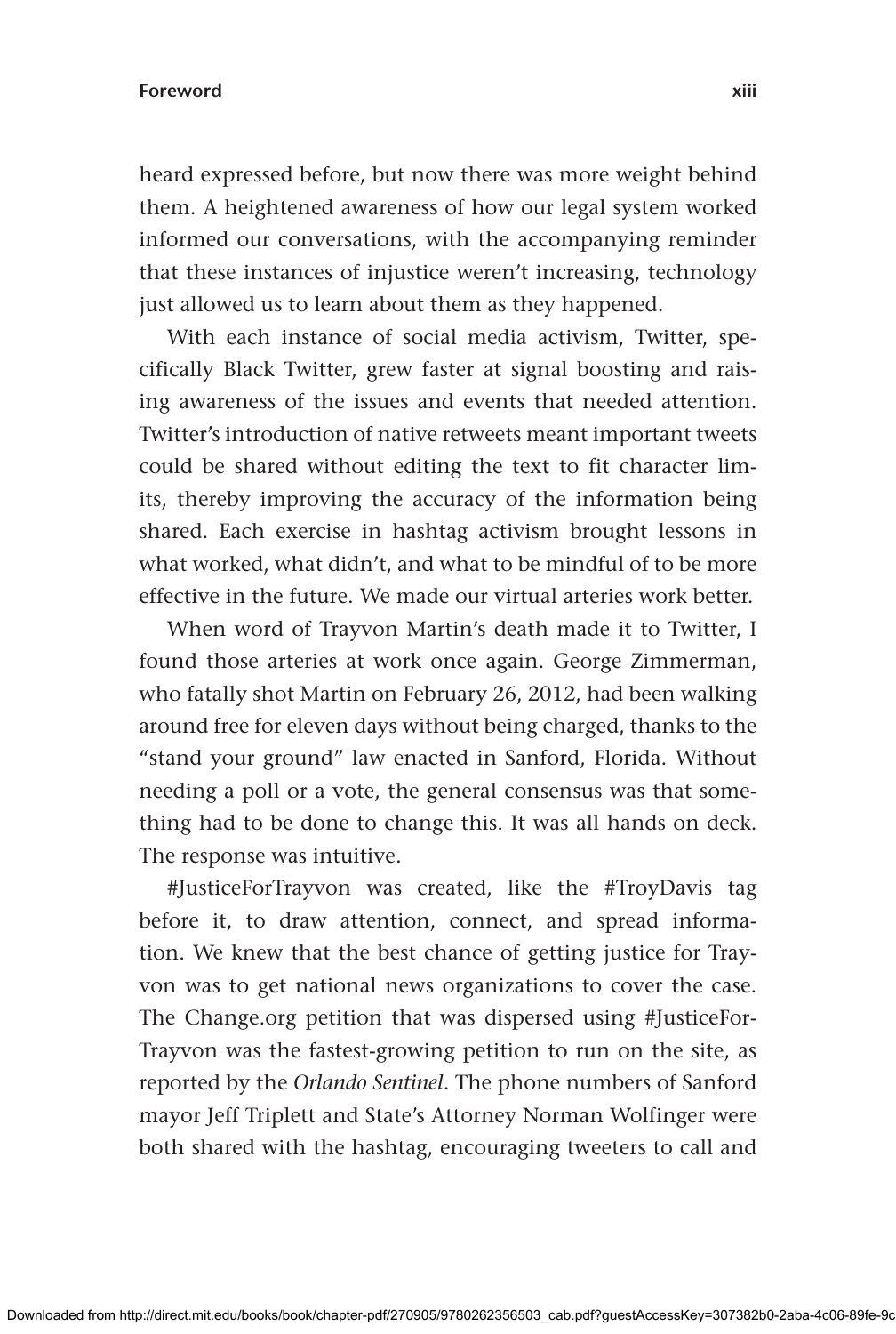**xiv Foreword**

demand that George Zimmerman be charged for Trayvon Martin's death. Many tweeters even went so far as to mail bags of Skittles and AriZona-branded beverages to the Sanford Police Department, in protest of George Zimmerman being allowed to go free (Trayvon had only the Skittles and AriZona Tea in his possession when he was killed).

At this point, I was no longer working overnight, and had to rely on tweeters who could watch news broadcasts during the day for updates. Through my Twitter feed, made up of close to five hundred tweeters, I could now find out about the latest call for action, statements released by the family, and, most important, whether George Zimmerman was finally being charged with the murder of Trayvon. Along with the steady flow of information regarding the case, a discussion about the social significance of Trayvon's murder provided perspective on what was happening. Almost as a coping mechanism, intellectuals and academics unpacked the ways race and class worked together to create the circumstances we were fighting against. It felt as though if we thoroughly understood the problem, we could fix it.

We would need that can-do attitude because progress was agonizingly slow. I knew that Twitter activism would bring national attention, and local action on the part of elected officials, but those elected officials were taking a long time to respond. We tweeted to organize rallies and raise funds for Trayvon's family while continuing to make phone calls to the mayor, governor, and state's attorney to demand that George Zimmerman be arrested and charged with murder. The officials in Florida, however, seemed resigned to ignoring the protests or waiting them out. Almost two months after Trayvon's murder, Zimmerman was finally charged with second-degree murder.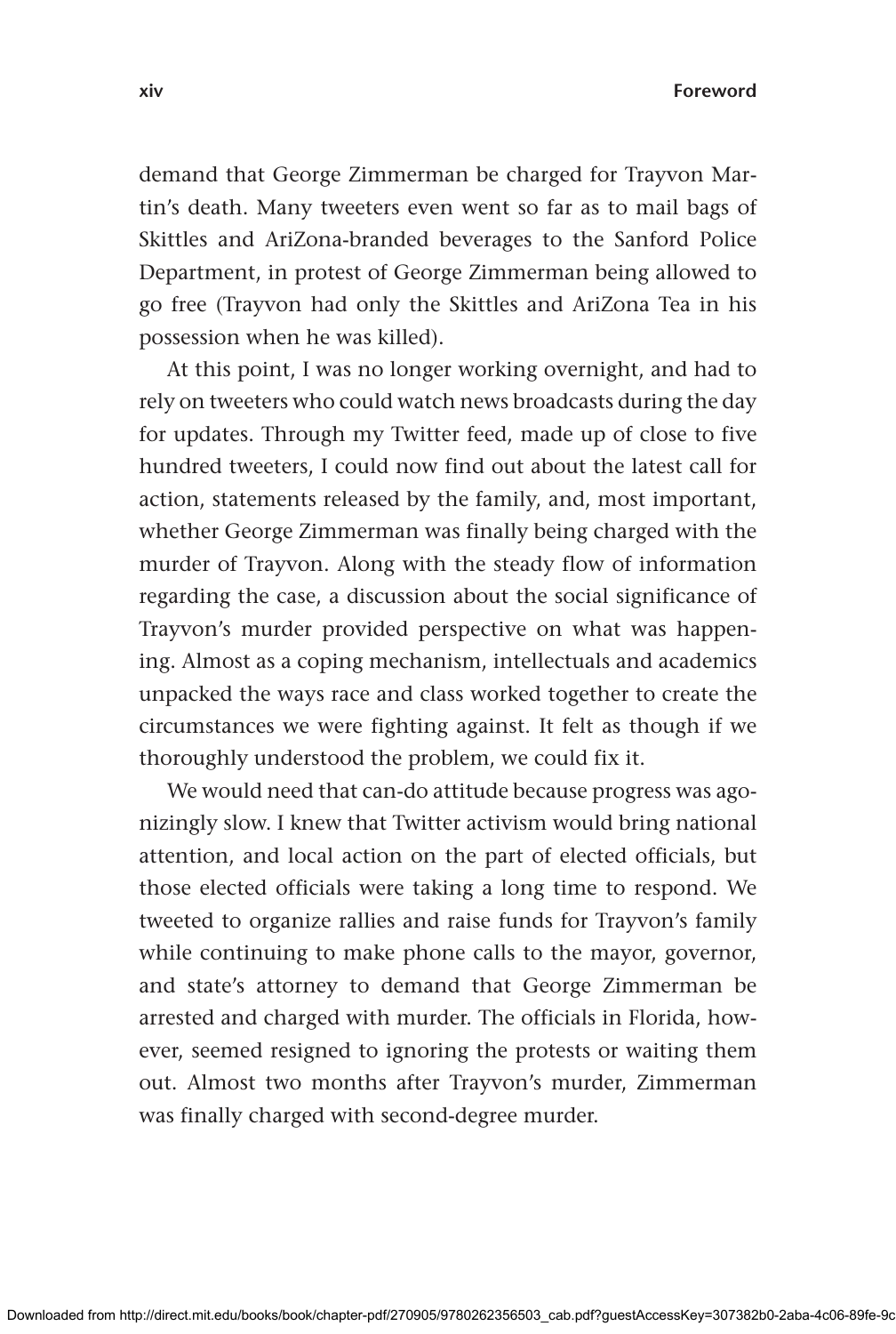#### **Foreword xv**

Technically speaking, I never watched the trial. Having to be at work during traditional business hours, I was never near a television to see a single moment of it, but I knew the people who contributed to my Twitter feed would be on top of it. Each day, those who could watch the trial live-tweeted what often read like line-by-line transcripts of the testimonies of witnesses for the prosecution and witnesses for George Zimmerman's defense. It was a nerve-wracking experience. Here we were, once again, wondering whether all the work we had done to get to this moment would pay off. There was so much evidence against Zimmerman, and yet, if it took this much work to get an indictment, we knew a conviction was no sure thing.

When I watched the tweeters on my feed report news of Zimmerman's acquittal on July 13, 2013, a familiar sense of dismay washed over me. What kind of world did we live in where all the evidence that was mounted against Zimmerman meant nothing because the life he stole was that of a Black child? What had we changed? Was all that effort for nothing? Shortly after I would read that not only Zimmerman didn't care about Trayvon's life, neither did the prosecution or the jurors—specifically juror B37.

When the trial concluded, reports of juror B37 having a book deal were widespread. I recall one report mentioning she had started looking for a publisher as soon as the trial began. I, and many of the tweeters I followed, grew suspicious. We questioned whether she was concerned with justice at all, or whether she was simply happy to have stumbled upon what could have been a major payday. It was bad enough that the jurors voted to let Trayvon's killer go free, compounded by the racists who raised hundreds of thousands of dollars to help Zimmerman pay for his legal fees, but now juror B37 was also planning to walk away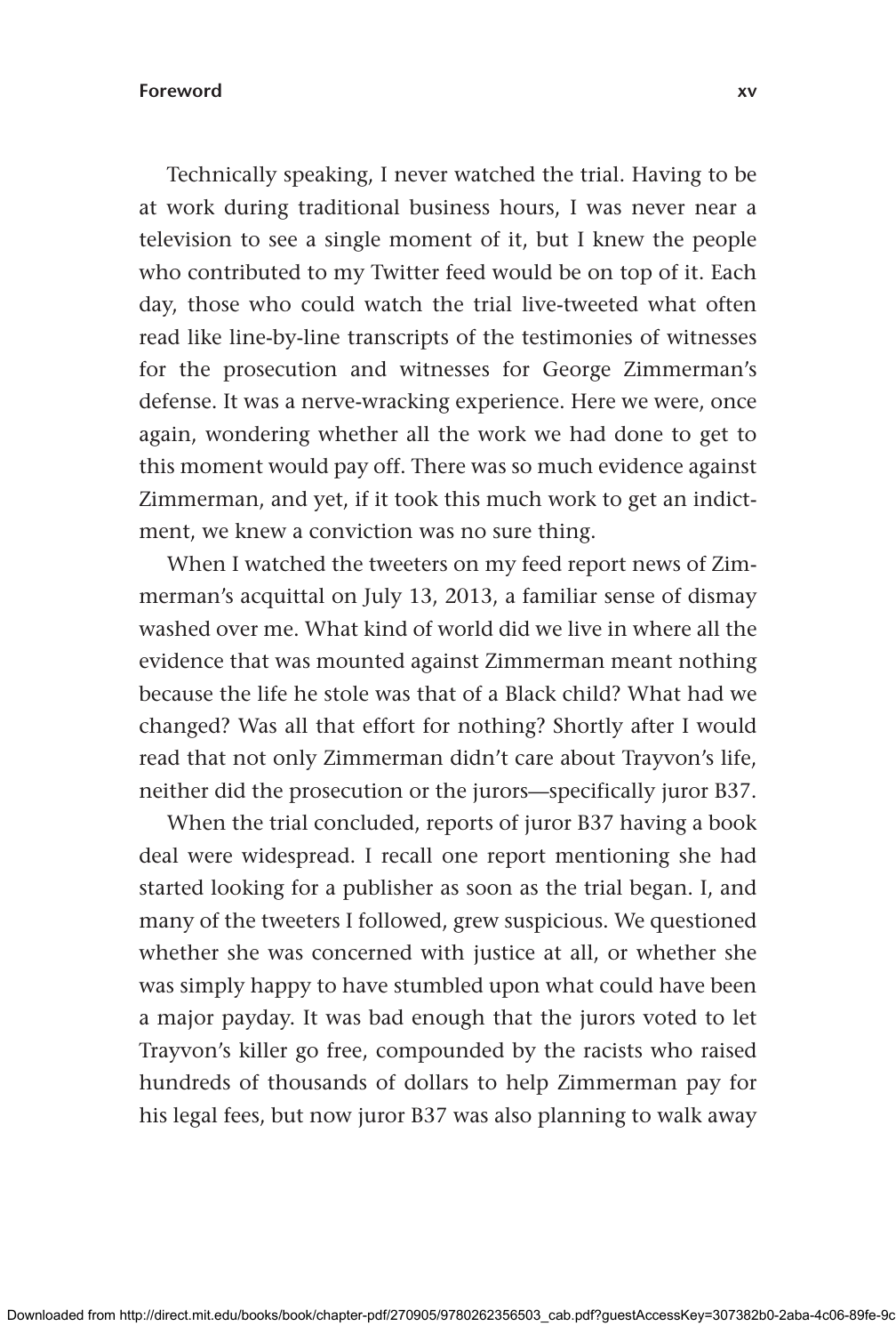**xvi Foreword**

with money and fame while Sybrina Fulton, Trayvon's mother, had neither her child nor redemption. It was too much to bear.

I knew we had to do something. Fellow tweeters @miss\_hellion and @MF\_Greatest pointed out that our Twitter activism had previously resulted in the firing of Paula Deen. We could do something. We couldn't bring Trayvon back, and we couldn't change the verdict to convict Zimmerman, but we could still stop the juror from profiting from the death of a child she clearly didn't care about. So I decided to take action.

A few minutes on Google provided me with the name of the agent, Sharlene Martin, who was brokering the deal for juror B37's book. A few more minutes of Googling led me to her contact information, which I then tweeted out to my timeline in the way we typically called for action to influence elected officials. My previous experience with signal-boosting information let me know it would be easier to share links than tweets, so I consolidated all of Sharlene's contact information into a Google doc, to be shared far and wide. The more I tweeted about stopping the book deal, the more people wanted to help me stop it. Soon other tweeters had located both Sharlene's personal Twitter account and the Twitter account for her business, Martin Literary Management, and I directed people to tweet to those accounts to ask that Sharlene stop representing juror B37.

As people were participating in the action I was organizing on Twitter, I started to feel disconnected. I was receiving lots of encouragement, but there was no way for me to gauge how many people were actually calling Sharlene, and there was no way to show people that anyone else was involved other than myself and the handful of people who were tweeting at me. I didn't want the momentum to die as soon as I went to bed, so I created the [Change.org](http://Change.org) petition.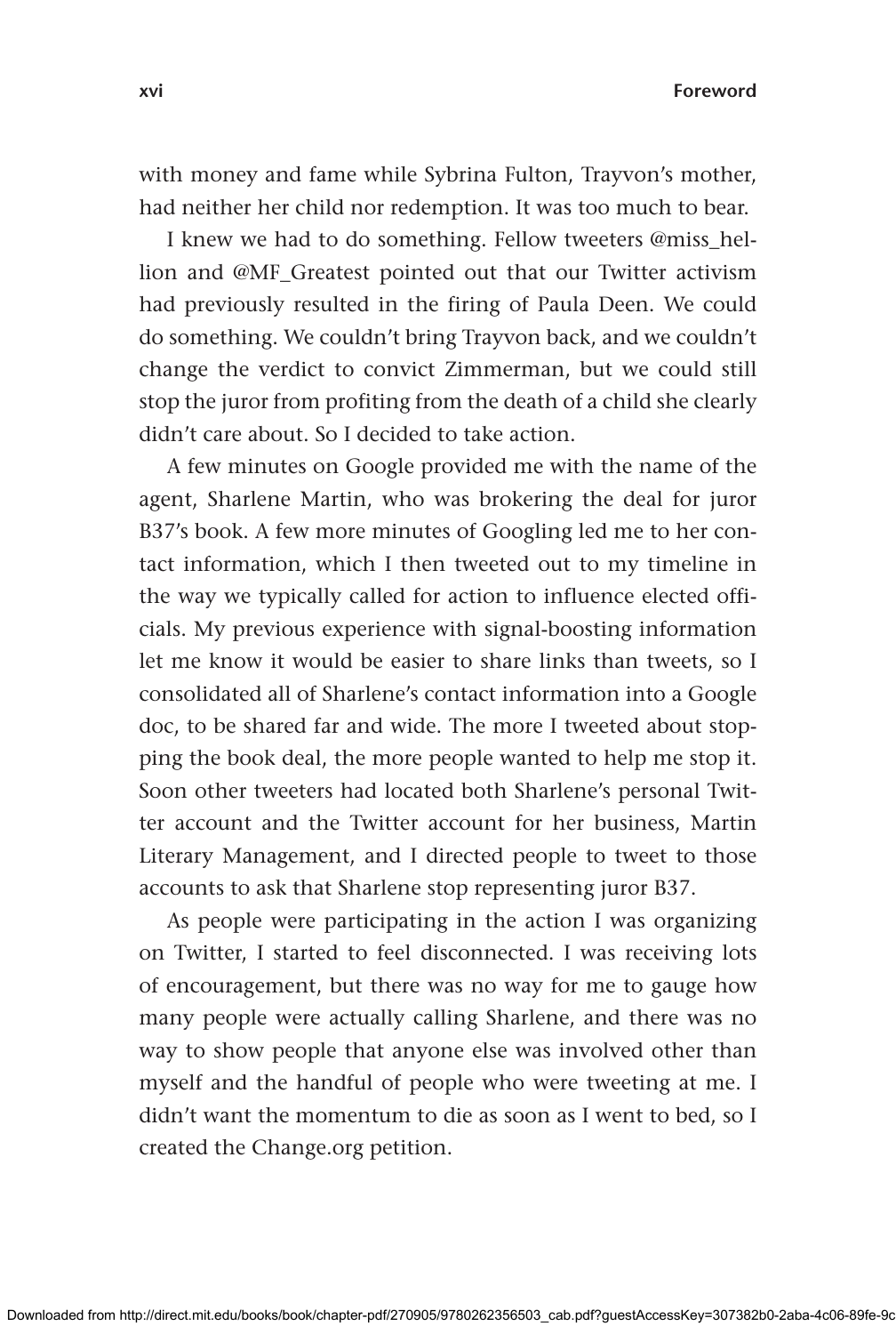#### **Foreword xvii**

I expected the [Change.org](http://Change.org) petition to consolidate all the information in one place: what the issue was, whom to contact, and how many people were already contacting them. I also expected that this would build into an action that would take days before the desired results would be seen: if we couldn't get the agent to drop juror B37, the next step would be contacting whichever publisher signed on. What I did not expect was Sharlene Martin herself to message me within hours of the petition going up, telling me the deal was off and asking that the petition be locked. I was floored. I immediately shared Sharlene's message with my Twitter followers, and my mentions were, as we say, in shambles.

The support I received in the wake of the agent dropping juror B37 was overwhelming. Before this action on Twitter, I had gained a little over one thousand followers. By the morning after I tweeted the petition, I had more than nine thousand Twitter followers, including television show producers, who were inviting me onto their morning news broadcasts. I had the attention of other Twitter activists, as well as those who were organizing offline, who were also inspired by #JusticeForTrayvon. Being a Tweetdeck user, I found it almost impossible to reply to anyone who mentioned me because so many people were mentioning me at once. I was especially appreciative of all the tweets of kindness because they also helped flush out the disparaging tweets and death threats I received from people who identified with George Zimmerman and juror B37. It felt as though our efforts, for once, had paid off.

While the win was not what we originally hoped for, stopping juror B37's book deal briefly put some wind back in our sails and now with us even more connected than before. We did more than simply gain experience, as with previous instances of hashtag activism; we gained a much broader network. Black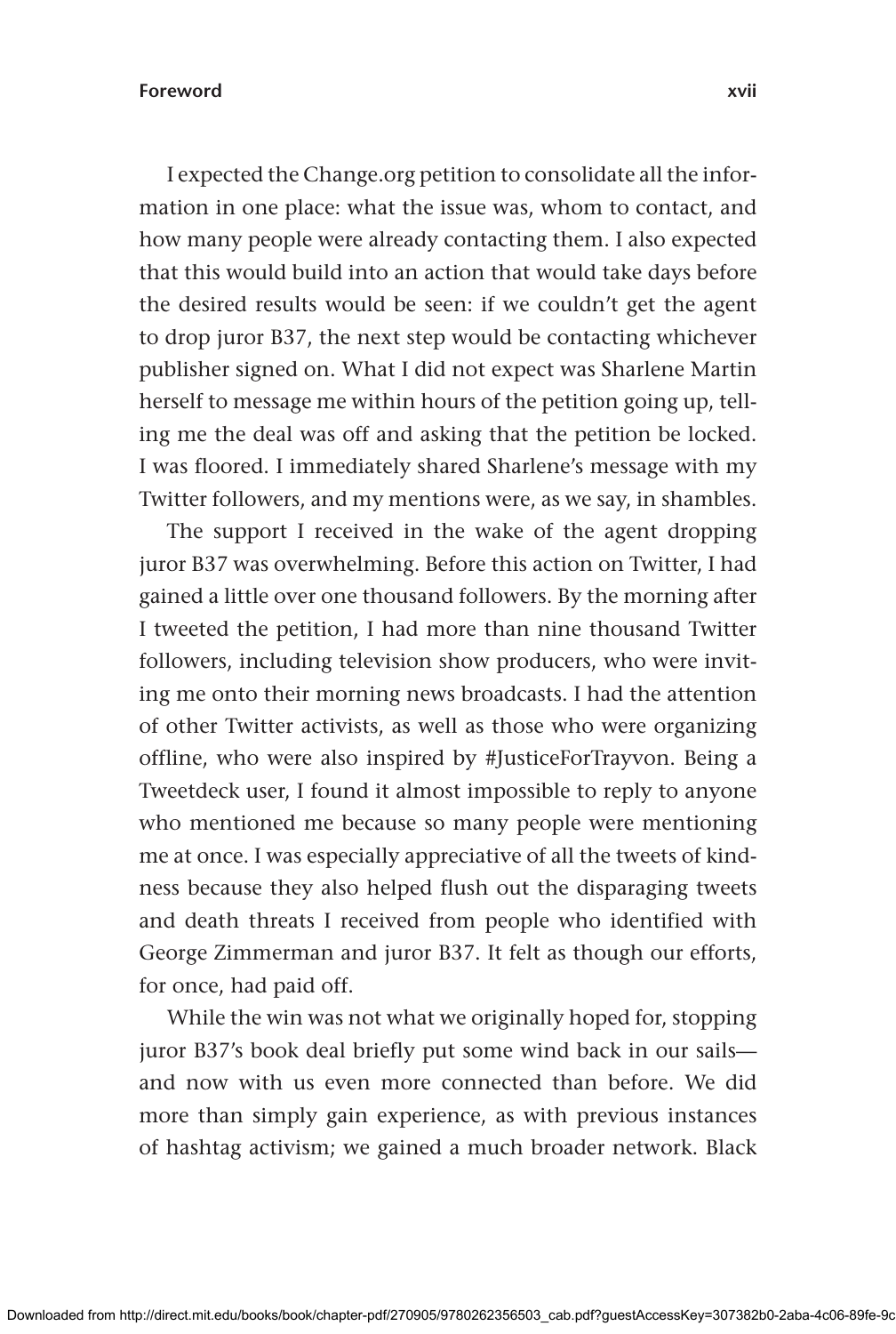**xviii Foreword**

Twitter seemed to grow larger and smaller at the same time. My own network now included leaders of organizations who provided knowledge and perspective on what direct action was taking place on the ground. Before, we had just heard about the protest; now we knew the people who were organizing it. Their perspective on the work being done helped me to see each incident that inspires a hashtag, and subsequent protests, not as a time we lost but as another moment of resistance—a push forward.

Hashtag activism is repeated resistance. Black Twitter tapped into our shared history of resistance and used the technology available to us to reach further and faster. We continue to draw national attention to local problems, to underscore the fact that these injustices are happening everywhere. No town in America is exempt—especially not in the north, and especially not New York City, home of the infamous New York Police Department.

The discussion about the NYPD's stop-and-frisk policies and other uses of excessive force had long made its way through various news outlets by the time the #myNYPD hashtag appeared on my Twitter feed. Unfortunately, Mayor Bill de Blasio and Police Commissioner William Bratton seemed intent on doubling down on their support for the status quo rather than working on any fundamental change that would actually improve the experience Black and brown residents of New York City had with the police. It seemed the NYPD was resorting to a publicity stunt to win favor while eschewing accountability for racist policies by asking for friendly user submissions that praised the police with the hashtag. The hijacking of the #myNYPD hashtag by ordinary New Yorkers like me redirected the conversation back to the injustices that were being doled out at the hands of those who had sworn to protect and serve. It was powerful (and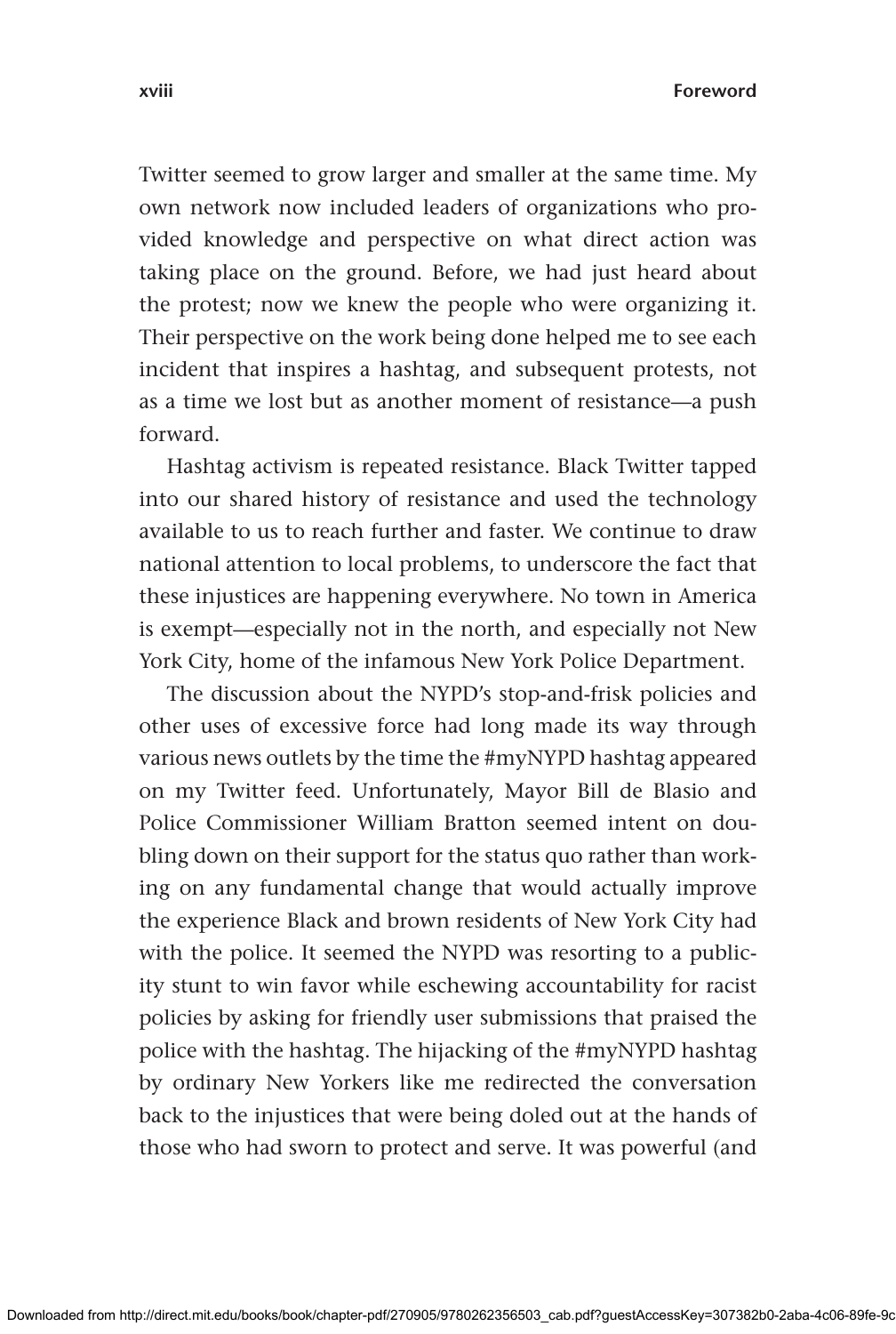### **Foreword xix**

fun) to be a part of telling stories on Twitter about the NYPD that are often ignored, and it was those of us who subverted the hashtag who succeeded in trending it. A hashtag that might have otherwise gone under the radar with a handful of friendly pictures now put the NYPD back in the spotlight and reminded the nation that police officers were still not living up to their oath. There was still a need for resistance.

I am pleased to be included in this book as it explores the evolution of the hashtag networks I have contributed to and watched firsthand. In my time on Twitter I have found hashtag activism to be irreplaceable. It is both a means to an end, a tool to consolidate information, and way to share a call to action, it is used to share examples of the injustice and oppression that users have experienced. While there are several ways to deliver information, none are as compact, mobile, and easily digestible as a hashtag. While hashtag activism isn't the whole of any resistance movement, it is the arterial network of any movement that seeks to gain national support and impact.

\***A note from the book's authors:** When Genie Lauren wrote this contribution for us, her @MoreandAgain account was going strong on Twitter, with more than 14,000 followers, and she had become one of the many influential Black women building activist and everyday culture narratives on Twitter. In March 2018 she was the victim of brigading—an online harassment tactic in which a group of opponents gangs up on a user they dislike or disagree with ideologically. In this case, brigading was used to silence her, as she was reported for abuse on the platform for her commentary by multiple unknown users and subsequently suspended because of the number of complaints. Despite her best efforts to contact Twitter support, they never